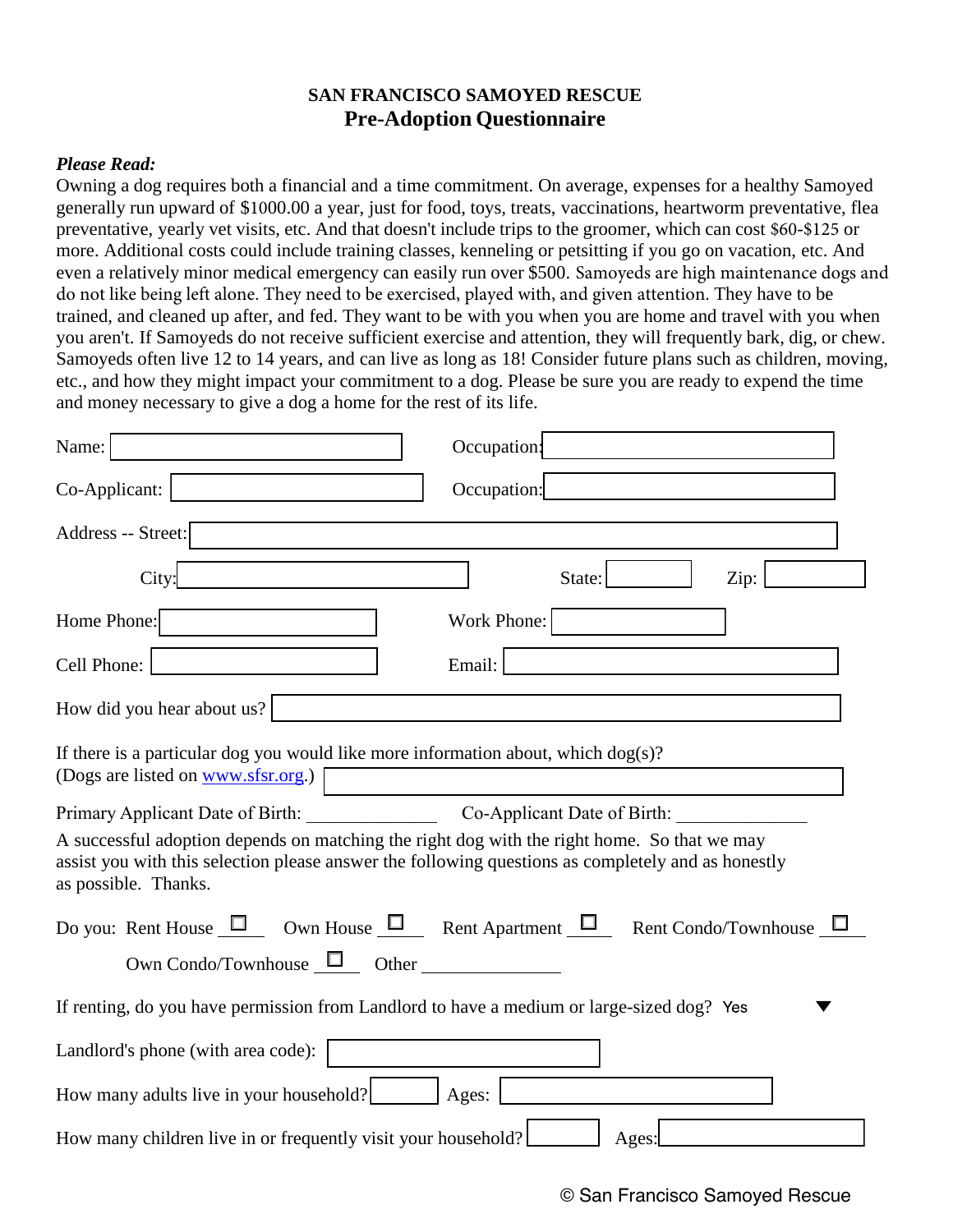| Have you ever owned a dog before? Yes $\Box$ No $\Box$ Breeds: $\Box$                                                                                                                                                                                                      |  |
|----------------------------------------------------------------------------------------------------------------------------------------------------------------------------------------------------------------------------------------------------------------------------|--|
| What happened to them?                                                                                                                                                                                                                                                     |  |
| Ages and breeds of dogs currently in your household?<br><u>Letter and the contract of dogs currently</u> in your household?                                                                                                                                                |  |
| Does entire family want the dog? Yes $\Box$ No $\Box$                                                                                                                                                                                                                      |  |
| What other types of animals live in your house?<br><u>Letting</u> the set of animals live in your house?<br><u>Letting</u> the set of animals live in your house?<br><br><u>Letting</u> the set of the set of the set of the set of the set of the se                      |  |
| What do you know about Samoyeds and what about the breed attracts you?                                                                                                                                                                                                     |  |
|                                                                                                                                                                                                                                                                            |  |
| Would you consider adopting a Samoyed mix? $\Box$ Full-bred Samoyed only<br>$\Box$ Would consider a mix                                                                                                                                                                    |  |
| Gender preference? Male $\Box$ Female $\Box$ Either $\Box$                                                                                                                                                                                                                 |  |
| Minimum age preference? $\sqrt{\phantom{a_{13}}\phantom{a_{13}}\phantom{a_{13}}\!\!}$ No preference $\sqrt{\phantom{a_{13}}\phantom{a_{13}}\!\!}$                                                                                                                          |  |
| Maximum age preference? $\sqrt{ }$ No preference $\boxed{\Box}$                                                                                                                                                                                                            |  |
| Is your yard fenced? Yes $\Box$ No $\Box$ Fence type and height:                                                                                                                                                                                                           |  |
| If you do not have a fence, where and how will dog be exercised and allowed to eliminate?                                                                                                                                                                                  |  |
| What member of the family will primarily be taking care of the dog?                                                                                                                                                                                                        |  |
| Where will the dog primarily be kept when people are at home? Loose in House $\Box$ Crated in House $\Box$                                                                                                                                                                 |  |
| Tied in Yard $\Box$ Loose in Yard $\Box$ Kennel $\Box$ Garage $\Box$ Basement $\Box$                                                                                                                                                                                       |  |
| Where will the dog primarily be kept when people are <i>not</i> at home? Loose in House $\Box$<br>Crated in House $\Box$ Tied in Yard $\Box$ Loose in Yard $\Box$ Kennel $\Box$<br>Garage $\Box$<br>Basement $\Box$ Run Loose Outside $\Box$ Other (specify) $\Box$ $\Box$ |  |
|                                                                                                                                                                                                                                                                            |  |
| Have you ever taken a dog through obedience? Yes $\square$ No $\square$ Where?                                                                                                                                                                                             |  |
| Are you willing to take this dog through obedience training, if needed?                                                                                                                                                                                                    |  |
| If you move, what will you do with the dog?<br><u> 1980 - Johann Stein, fransk politik (f. 1980)</u>                                                                                                                                                                       |  |
|                                                                                                                                                                                                                                                                            |  |